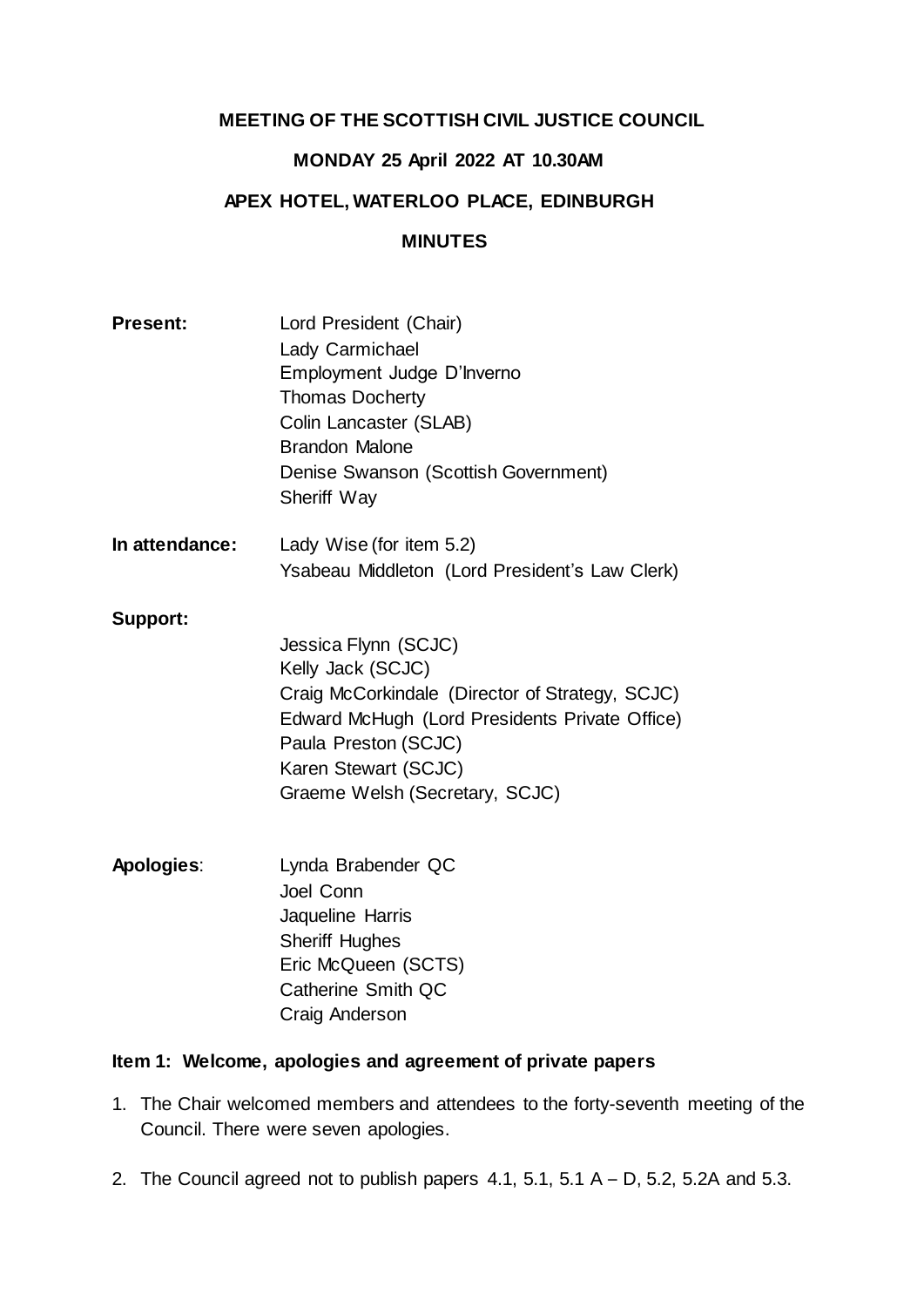### **Item 2: Previous meeting**

### *Item 2.1 - Items by correspondence* **(Paper 2.1)**

- 3. The Chair introduced paper 2.1 which provided information on the one matter considered by correspondence since the last meeting:
	- Paper 2022/05 invited members to consider and approve the draft minutes from the Council Strategy Meeting which was held on 14 March 2022. In considering items by correspondence, a nil response indicates consent. One response was received approving the draft minutes. The approved minutes were subsequently published on the Council's website.

## 4. **The Council noted the paper.**

### **Item 3: Work programme**

### *Item 3.1* - *Age of Criminal Responsibility Act 2019* **(Oral update)**

5. Graeme Welsh provided an update. As of 22 April 2022, no applications had been made under the provisions of the Act. The working group of the Family Law Committee, chaired by Sheriff Tait, has discussed the development of child friendly forms and potential amendments to court rules.

## 6. **The Council noted the update.**

#### **Item 4: Justice System Reform**

#### *Item 4.1 – Judicial Rate of Interest* **(Paper 4.1)**

- 7. The Chair introduced paper 4.1 which provided background information and various options for amending the judicial rate of interest. The Council discussed the options and concluded that:
	- Further research may be of little benefit given the extent of research set out in the Scottish Law Commission Report on Debt and Damages;
	- Further attempts to engage other UK jurisdictions are likely to be unsuccessful based on the latest responses received;
	- Given how the setting of other interest rates is enshrined in legislation, it may be worth exploring alternative options such as the potential involvement of the Government Actuary; and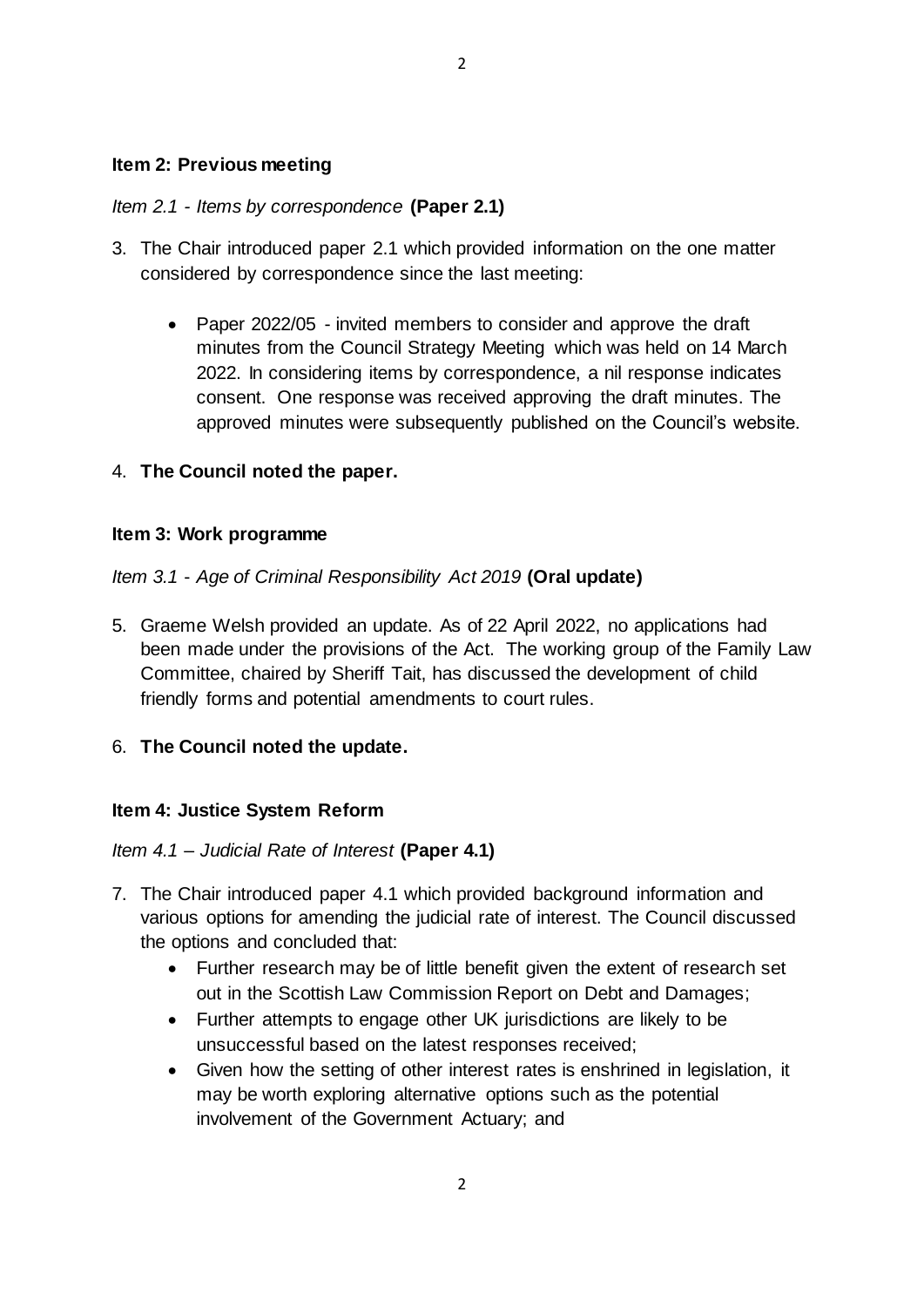- Further work is required to clarify the policy objectives that should inform the mechanism used for setting the rate.
- 8. **The Council requested a further policy paper to clarify the overarching policy objective in setting the judicial rate of interest.**

# **Item 5: Rules Review/Proposals**

# *Item 5.1 – Simple Procedure* Review **(Papers 5.1, 5.1A – D)**

- 9. The Chair introduced paper 5.1, which provided background information on the Simple Procedure review, which had been undertaken by the Access to Justice Committee. Paper 5.1A detailed the principal rule changes included within the draft instrument and paper 5.1B set out the schedules of forms and standard orders.
- 10. In 2017 a post-implementation review of Simple Procedure was initiated to coincide with an operational review of the rules being conducted by the Scottish Courts and Tribunals Service. The key objective was to obtain comprehensive feedback on the 'core' rules in order to implement any necessary rule changes prior to the introduction of the new rules on 'special claims'. The review's focus was to be on the operation of the rules, forms and standard orders. A further review at a later date will ascertain whether the overarching policy intentions of Simple Procedure have been met.
- 11. The Committee obtained comprehensive feedback via: a public consultation which closed on 31 May 2018; research commissioned from the University of Glasgow into the experiences of party litigants using Simple Procedure; and, a report from SCTS on the operation of simple procedure from the courts' perspective. That assisted the Committee in identifying relevant changes which would make Simple Procedure more operationally efficient for all court users.
- 12. Members discussed the provisions of the rules instrument which make changes to the rules, forms and standard orders:

## *Rule changes*

13. Amendments made within the rules will: clarify procedures for formal service and electronic service by e-mail; clarify procedures for the issue of a decision /alternative decision forms, the recall of decisions and hearings on expenses; improve the procedures for lodging documents and other evidence with the court before a hearing; and clarify the sheriff's powers to ensure the effective management of cases.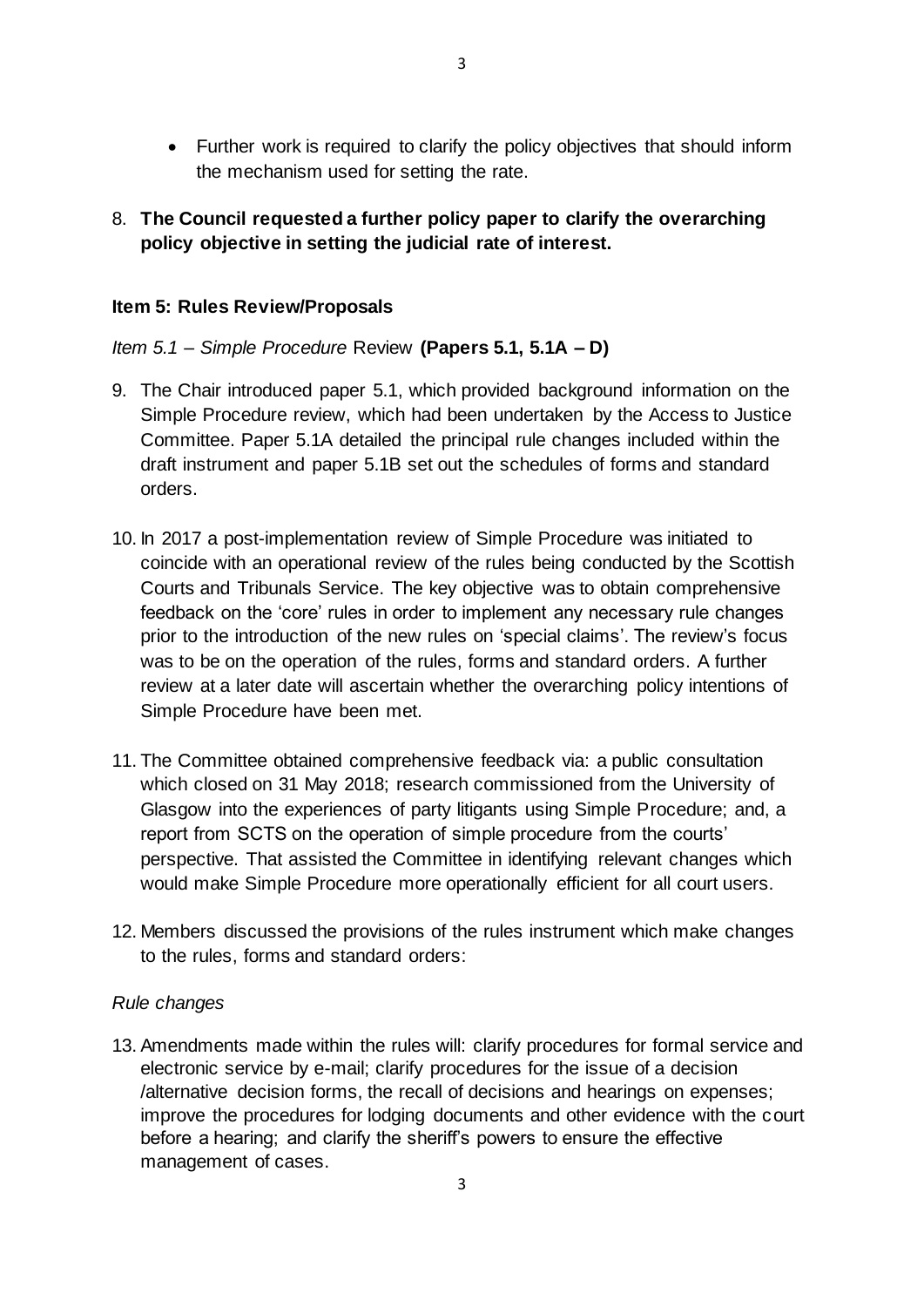14. The application forms have been streamlined as far as possible by consolidating several forms into a flexible 'Additional Orders Application' by which the parties can ask the sheriff to make any orders. Part 9 of the rules is accordingly deleted and substituted by a new Part 9 regulating the procedure for these applications. The rules in Part 9 include: provisions on the manner of application for, intimation of and objection to, an order; the court's handling of orders; and procedures for pausing a case, for a person becoming an additional respondent and for circumstances if a party dies or becomes legally incapacitated.

#### *Forms and standard orders*

- 15. The content of the claim form and response form are streamlined and a new standard form (Form 9A) 'Additional Orders Application' is provided.
- 16. The following forms are omitted and replaced by the new Form 9A: Form 3B (further claimant form), Form 3C (further respondent form), Form 3E (change of timetable application), Form 9A (application to pause), Form 9B (application to restart), Form 9C (additional respondent application), Form 9D (application to amend), Form 9E (abandonment notice), Form 9F (application to represent), Form 9G (incidental orders application), Form 10B (recovery of documents application), Form 10C (application to open confidential document), Form 10D (special recovery of documents application).
- 17. Other forms and standard orders have been revised and the content streamlined to take account of consultation feedback and to align with the overall procedural rule changes made throughout the instrument.
	- *Form 3A (claim form) and Form 4A (response form)* now include party details and orders sought in a summary front page and all sections of the forms relating to contact preferences now incorporate options for: online (i.e. via the civil online portal), by post and by email. Form 13A (decision form) is revised and includes a section for noting the sheriff's reasons (where they have taken time to consider the decision). In addition, a new approach to formatting has been adopted to improve the accessibility of the forms.
	- *Standard orders SO1, 2 and 7 to 10* are revised to make reference to the new Additional Orders Application and related amended court procedures; a new standard order, SO3, merges existing standard orders SO3 and 4 to streamline and simplify the process of making a decision without a hearing in appropriate cases; standard order SO6 is revised to warn the recipient about the potential outcomes of non-compliance with an 'unless order';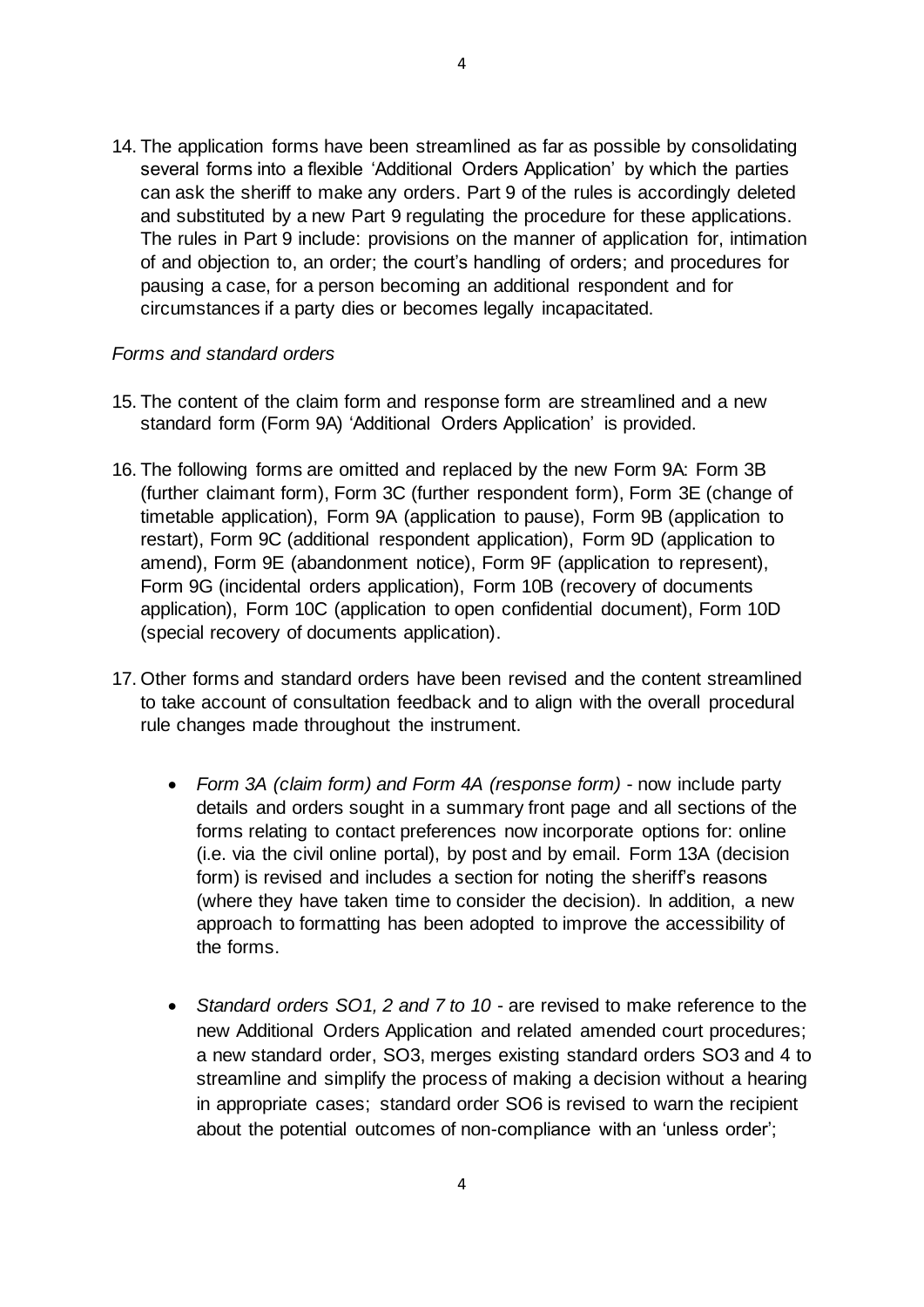and, a new standard order, SO14, is provided for use in cases with additional respondents.

#### *Savings provisions*

- 18. The revised rules, forms and standard orders will apply to claims lodged on or after the date of commencement of the instrument. Any actions lodged or in dependence prior to commencement will be unaffected by rule/form changes. This means that, for a period, there will be two sets of rules and forms operating in parallel until older cases wind their way to conclusion and eventually the forms etc. omitted by this instrument can be phased out. SCTS advise that Civil Online will be updated to handle cases proceeding under both sets of provisions.
- 19. **The Council approved the draft rules instrument (Paper 5.1A), and the related Schedules of Forms and Standard Orders (Paper 5.1B), for onwards submission to the Court of Session for its consideration and approval, subject to any stylistic or typographical amendments.**
- 20. **The Council agreed that no policy note is required to accompany this rules instrument when it is laid in parliament.**

#### *Item 5.2 – Case Management in Family Actions* **(Papers 5.2 and 5.2A)**

- 21. The Chair invited Lady Wise to introduce Papers 5.2 and 5.2A. These papers invited members to consider and approve draft rules relating to the case management of family and civil partnership cases in the sheriff court.
- 22. The new rules are intended to improve the operation of sheriff court family actions through the introduction of a two-stage process, with interim case management hearings and final case management hearings. The objective is to enable consistent and effective case management of family and civil partnership cases, with particular regard to preventing undue delay in proceedings relating to the welfare of children.
- 23. The rules respond to recommendations 50, 77, 117 and 121 of the Scottish Civil Courts Review, in relation to family and civil partnership actions.
- 24. **The Council approved the draft rules instrument in Paper 5.2A for submission to the Court of Session for consideration and approval, subject to any stylistic or typographical amendments.**
- 25. **The Council agreed that a policy note should be prepared to accompany the rules instrument when it is laid in parliament.**